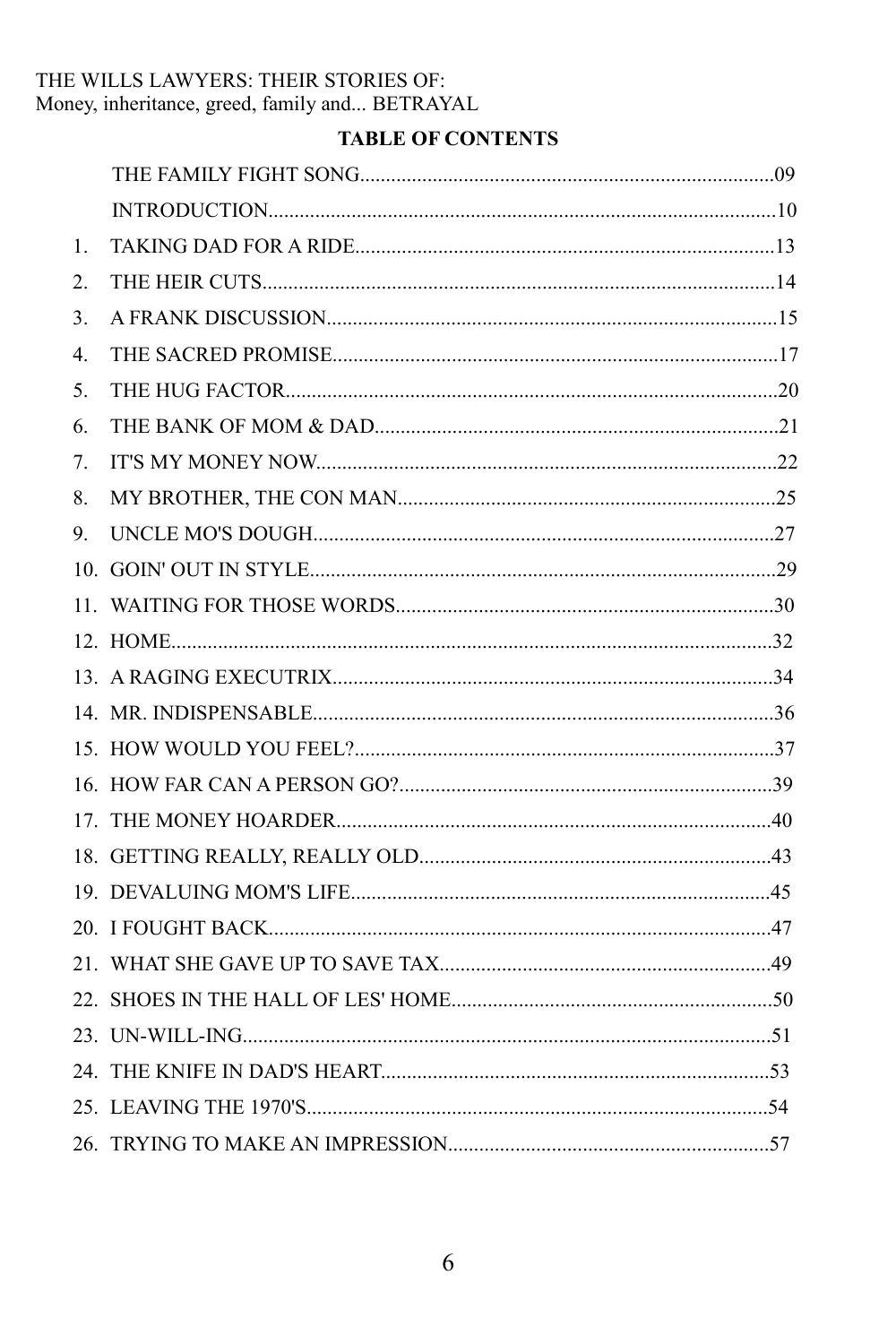| 32. THOUGHTS ABOUT LIFE AND MONEY FROM INSIDE OUR WORLD 66 |  |
|------------------------------------------------------------|--|
|                                                            |  |
|                                                            |  |
|                                                            |  |
|                                                            |  |
|                                                            |  |
|                                                            |  |
|                                                            |  |
|                                                            |  |
|                                                            |  |
|                                                            |  |
|                                                            |  |
|                                                            |  |
|                                                            |  |
|                                                            |  |
|                                                            |  |
|                                                            |  |
|                                                            |  |
|                                                            |  |
|                                                            |  |
|                                                            |  |
|                                                            |  |
|                                                            |  |
|                                                            |  |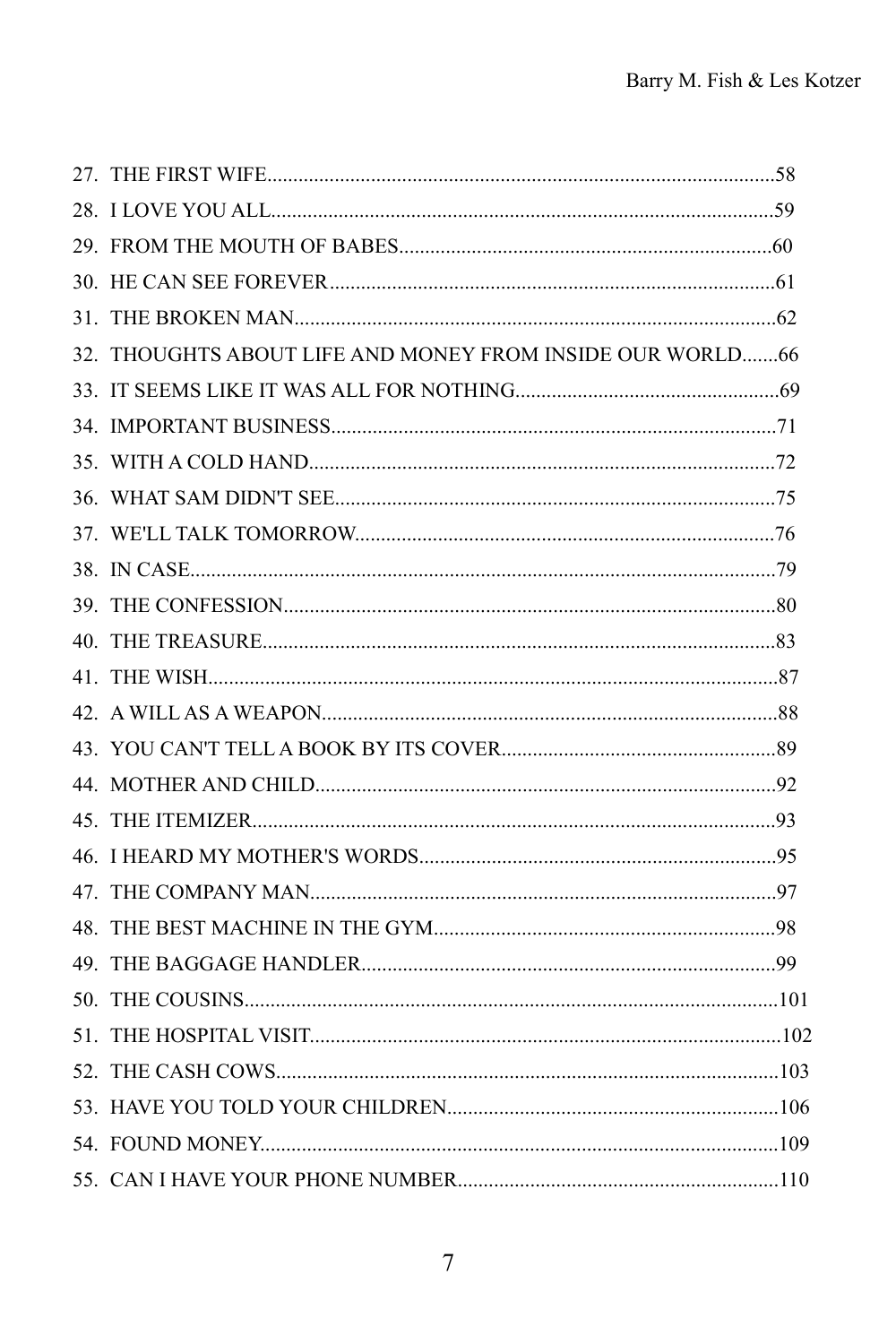### THE WILLS LAWYERS: THEIR STORIES OF: Money, inheritance, greed, family and... BETRAYAL

| 80. POST SCRIPT: THE IMPORTANCE OF REVIEWING YOUR WILL152 |  |
|-----------------------------------------------------------|--|
|                                                           |  |
|                                                           |  |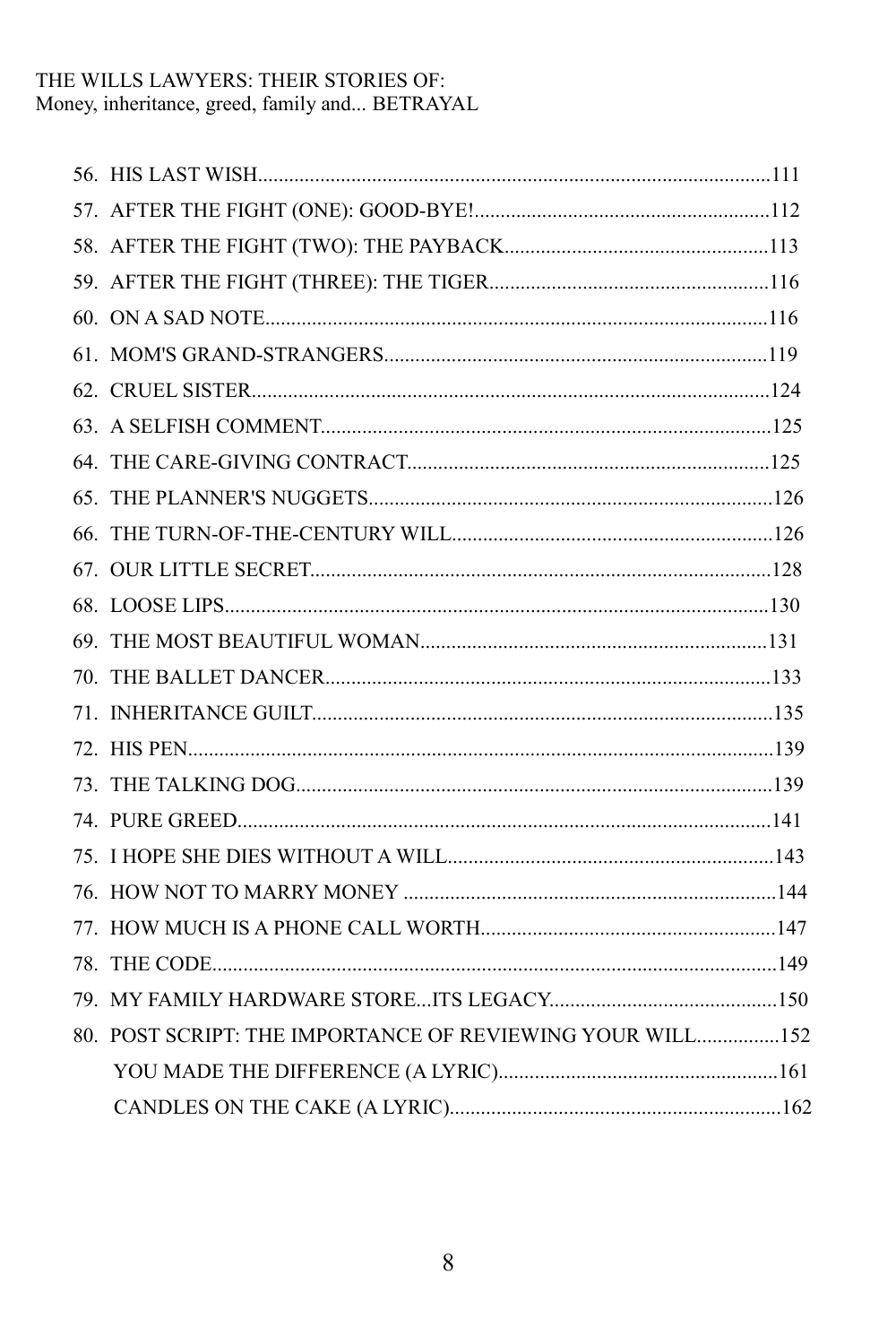### THE WILLS LAWYERS: THEIR STORIES OF: Money, inheritance, greed, family and... BETRAYAL

# **INTRODUCTION**

 in estates and trusts law) and, Where There's an Inheritance. In each of these We hope you will enjoy reading this book. Some of the stories may shock you; some may make you angry; others may touch your heart; and, some of the stories may make you smile or even laugh. We have co-authored three other books, entitled The Family Fight, The Family War (with Jordan Atin, a certified specialist books, you will find many stories from inside our world of working with people as they prepare their wills, execute the wills of others, and, navigate through the myriad of complications involving money, inheritance, greed, family, and betrayal. Our previous books have been featured in major media outlets across North America, and each book has drawn enthusiastic response from the public at large. We have written this fourth book to address innumerable requests for even more stories from our world.

It appears to us that a large segment of the public wants a glimpse into the world of wills and estates. This is a world that few people have a chance to view from a close perspective. We have repeatedly been told that we get to see the very best and the very worst of humankind. True enough, we have been fortunate to witness the best in people. Some of the touching stories in this book reflect deep love, gentle kindness, and self-less generosity. But when it comes to the other extreme of humankind, some of the stories in this book are dredged from the depths of that world, fuelled by money, family discord, greed, and betrayal.

The inheritance-related stories you will read in this book are based on our many and collective years in the field of wills and estates. Our personal experiences have been varied. We have met many individuals in many walks of life who have had interesting and important stories to tell. We have listened intently to each of them. Similarly, we have lent a sensitive ear to participants at our seminars, callers on our TV and radio shows, and other professionals in the field of wills and estates who we have met. Each person, in his or her own way, contributed to our ability to put these stories in writing.

Some of the stories in our book are based on situations where we are obliged to respect lawyer-client confidentiality. Wherever a story in our book makes reference to a client who has come to our office, we have deliberately removed all